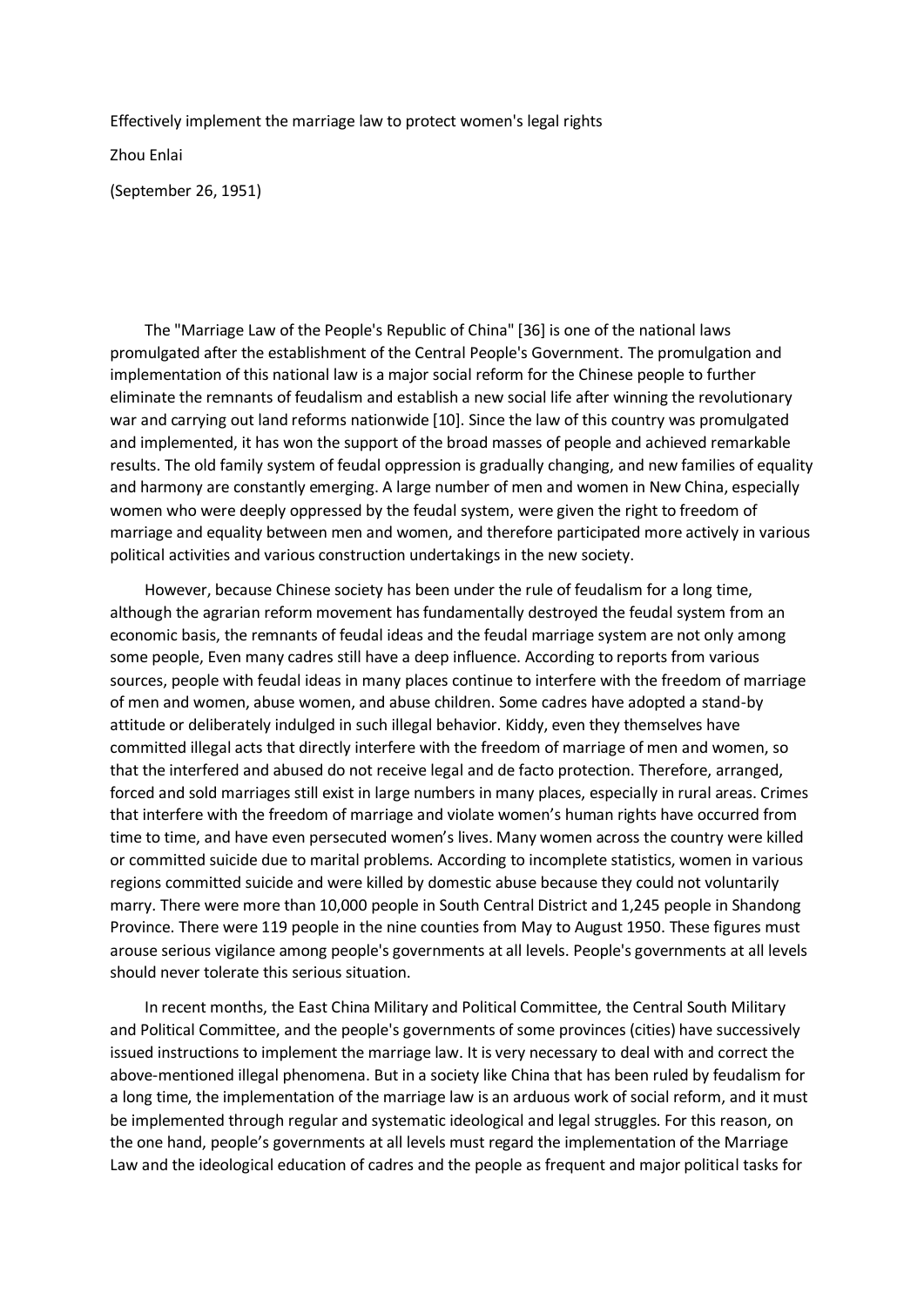a long period of time, and they must lead judicial, civil affairs, public security, cultural and educational institutions and cooperate with other institutions. Democratic parties and various people's organizations work together to combine local land reform, democratic governance and other central tasks as much as possible; on the other hand, serious crimes that harm, torture, or force women to commit suicide due to interference in marriage freedom must be taken seriously. Sanctioned by legal means. People's governments at all levels should immediately conduct inspections of such cases of harm, torture, or forced suicide of women. Those who have been sentenced should be investigated and dealt with in accordance with the law if there is any error; those who have not been dealt with must be investigated strictly and sanctioned in accordance with the law, so that every offender will be punished. If any cadre indulges, protects criminals, or interferes with the freedom of marriage of men and women, thereby causing women to be killed or suicide, they should be punished according to the severity of their responsibilities. In the future, if a woman is killed or committed suicide because of her lack of rights and protection granted by the Marriage Law, the main cadres at the district, township, and village (street) levels should first bear certain responsibilities.

 In order to ensure the correct implementation and implementation of the Marriage Law, people's governments at all levels should first educate cadres, especially district, township, and village (street) cadres and judicial cadres, to study the "Marriage Law of the People's Republic of China." When handling marriage incidents, judicial organs and marriage registration organs at all levels must be serious and responsible, abide by the provisions of the Marriage Law, and use specific examples to strengthen the promotion of the marriage law, criticize the unreasonable feudal marriage system, and praise those who deal with marriage incidents in accordance with the marriage law A typical example is to establish a new atmosphere of a new democratic marriage system among the people. For serious cases with educational significance, public trials should be held after sufficient preparations have been made among the masses in order to correctly and comprehensively educate cadres and the people. At the same time, every cadre of the people's governments at all levels, the People's Liberation Army, the democratic parties, and the people's organizations should recognize whether the marriage law can be implemented conscientiously and resolutely; whether marriage cases can be resolved in a serious, cautious and responsible manner to protect women's legality Interests; whether they can actively support the masses, especially the oppressed women, to oppose the feudal marriage system and the just struggle against feudal ideas; whether they can lead by example in abiding by the marriage law when dealing with their own marriage problems-these are all politically Whether you are willing to completely oppose the serious test of feudalism is also a serious test of whether you can strictly abide by the laws of the people's government.

 After the issuance of this instruction, the local people's governments at and above the province (city, administrative office) should immediately supervise their judicial, civil affairs, public security, culture and education departments and invite consultation agencies and democratic parties and people's organizations to participate. Leaders will organize a focused organization. Regarding the inspection of the implementation of the Marriage Law, effective measures have been taken to promote achievements, correct shortcomings, and investigate and deal with serious violations of the law that kill or force women to commit suicide. The people's governments of all provinces and cities should report the results of this inspection to the Administrative Office of the Central People's Government before the end of December. When people's congresses at all levels[22] and their consultative committees or standing committees are meeting this year, they must conduct a report and discussion on the publicity and implementation of the Marriage Law, and report the results of the discussions at different levels.